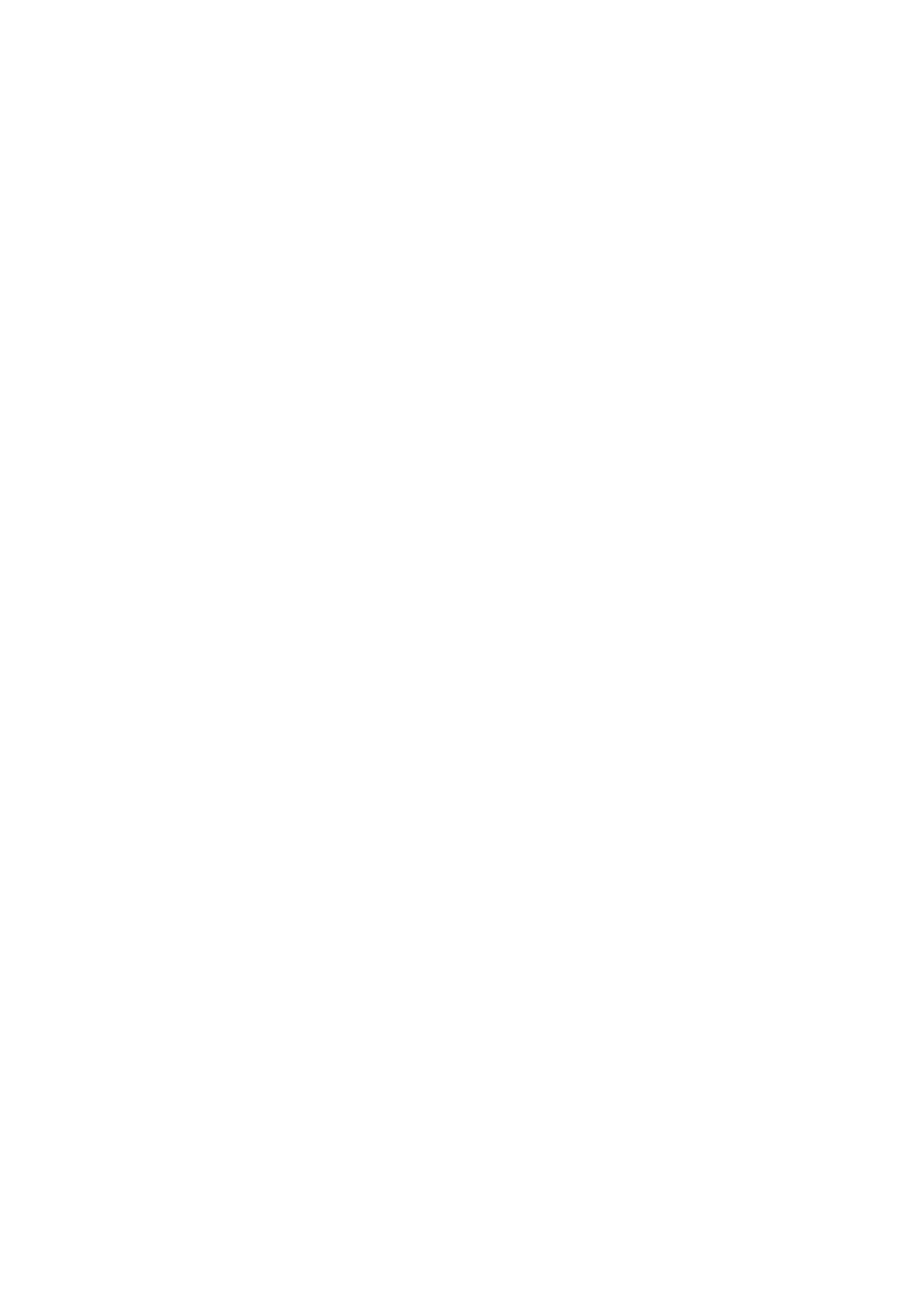# **PAGE 16, NEW ARTICLE –**

After Article 4 insert the following Article and renumber the remaining Articles accordingly –

### **"5 Article 20A inserted**

After Article 20 of the principal Law there shall be inserted the following Article –

#### **'20A Sale or donation of immovable property**

- $(1)$  Where
	- (a) immovable estate has devolved, whether on an intestacy or under a will registered in the Public Registry, on more than one heir at law;
	- (b) one or more, but not all, of the heirs at law join in a contract of sale or donation of the estate, or any part of it or any interest in it; and
	- (c) the purchaser or donee joins in the contract in good faith, in ignorance of the existence of any heir at law who has not joined in the contract,

title in the estate or part or interest shall pass to the purchaser or donee, as the case may be, as if the contract had been joined in by all of the heirs at law.

- (2) Where title in any immovable estate or interest passes to a purchaser or donee in the circumstances described in paragraph (1), an heir at law who did not join in the contract by virtue of which title passed to the purchaser or donee, shall be entitled to claim his or her proportionate share of the proceeds of sale or, in the case of a donation, of the value of the estate or interest conveyed, from the heir or heirs at law who joined in the contract and any heir at law who has previously made a successful claim under this paragraph.
- (3) A claim under paragraph (2) must be made within the period of 10 years following the date the contract was passed.
- (4) For the purposes of this Article "heir at law" means
	- (a) a person on whom immovable estate has devolved on an intestacy, in accordance with Article 4; or
	- (b) a person on whom immovable estate has devolved, under a will registered in the Public Registry, by virtue of being a person of a class described in the will.'"

#### CHIEF MINISTER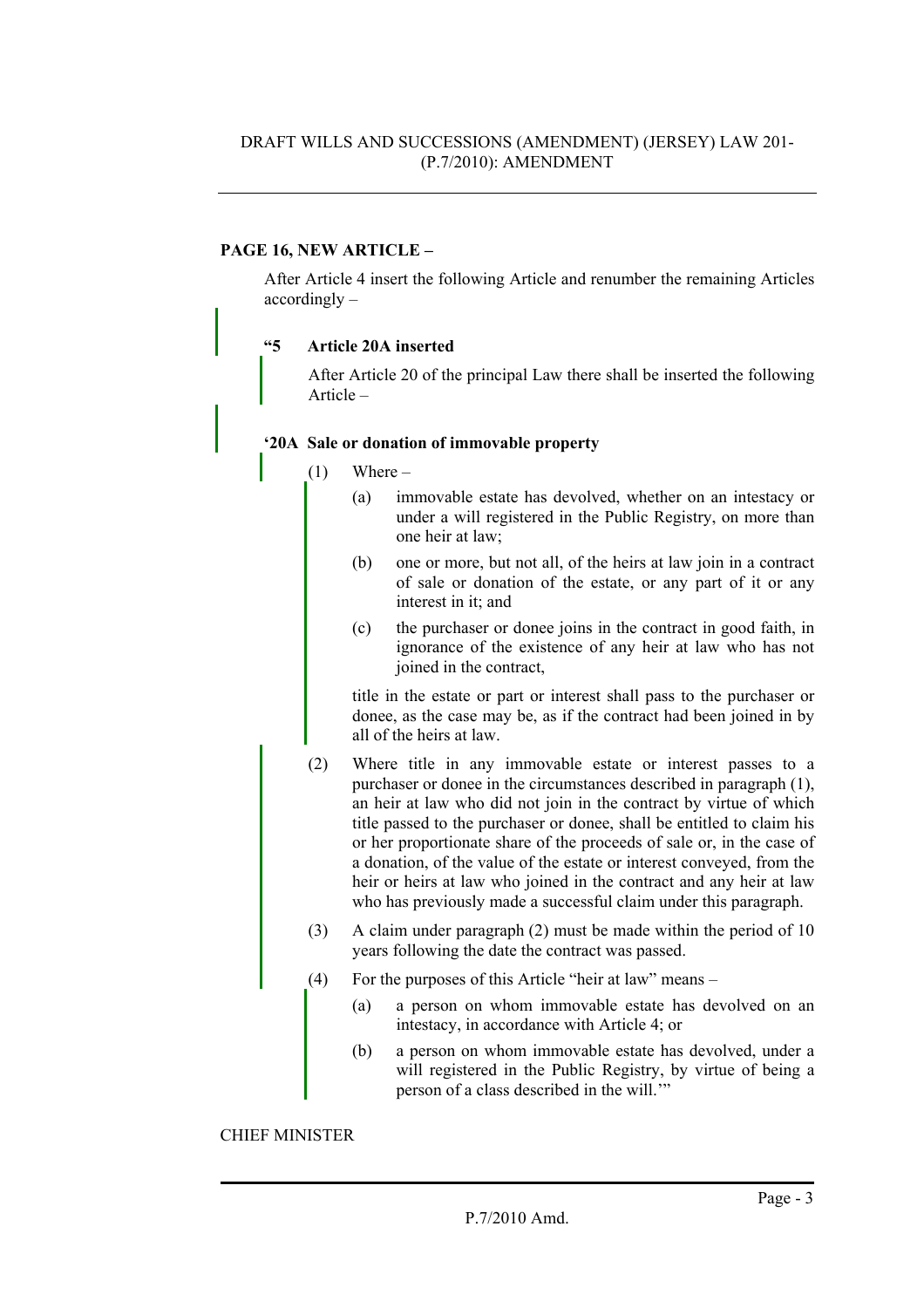# **REPORT**

# **Background**

The Wills and Successions (Amendment) (Jersey) Law 201- (the "Amendment Law") seeks to open succession rights to illegitimate children. Such children will, under the Amendment Law, be placed on the same footing as legitimate children for the purposes of succession. The Amendment Law represents Phase 1 of the review by the Legislation Advisory Panel of Jersey Inheritance Law. Phase 2 will deal with the wider issues surrounding Inheritance Law in Jersey as noted in the main report.

One risk which already exists under present Law is the possibility of previously unknown heirs coming forward after an estate has been distributed, to claim a share of it. This can arise where a person dies without making a will, or leaves property under a will to his or her children without identifying them by name. Examples of such occurrences might be where, for example, previously unknown adopted children, or children from a previous marriage, come forward to claim a share of the estate.

The extension of succession rights as proposed under the Amendment Law, will naturally increase this possibility.

This could, in particular, be problematical where succession to land (immovable estate) is concerned. The purpose of this amendment is to address this matter so as to protect the title of persons who transact with the known heirs in good faith in relation to immovable estate. It is considered that there is already adequate protection offered in respect of personal estate.

This matter was raised by members of the Panel in their deliberations, and it was felt that as the problem already existed, it might be better dealt with during the wider piece of work to be performed under Phase 2 as already scheduled on this subject. The matter was then again raised by Senator Le Marquand directly with the Assistant Minister after the proposed Law was lodged, and after further deliberation it was agreed that it would be preferable to resolve this matter under Phase 1, hence this amendment is being presented to the States for consideration.

It is also useful to note that when a person dies intestate, the immovable estate automatically devolves in equal undivided shares between the heirs at law by virtue of Article 4 of the Wills and Successions (Jersey) Law 1993. In these circumstances, an unknown heir is not required to take any steps in order to secure his or her share.

# **Purchasers and Donees of Immovable Estate**

Under the law as it stands, where a purchaser or donee has acquired an interest in the immovable estate by transacting with some, but not all, of the heirs, an unknown heir may be able to follow the property into the hands of the purchaser or donee. This therefore means that there can theoretically be a risk (for the purchaser) associated with purchasing land / property from an estate.

This amendment would protect the title of the purchaser or donee in these circumstances, so long as he or she acted in good faith.

If the purchaser or donee acted in bad faith *e.g.* in collusion with the known heirs to deprive the other heirs of their share of the estate, he or she would not benefit from the